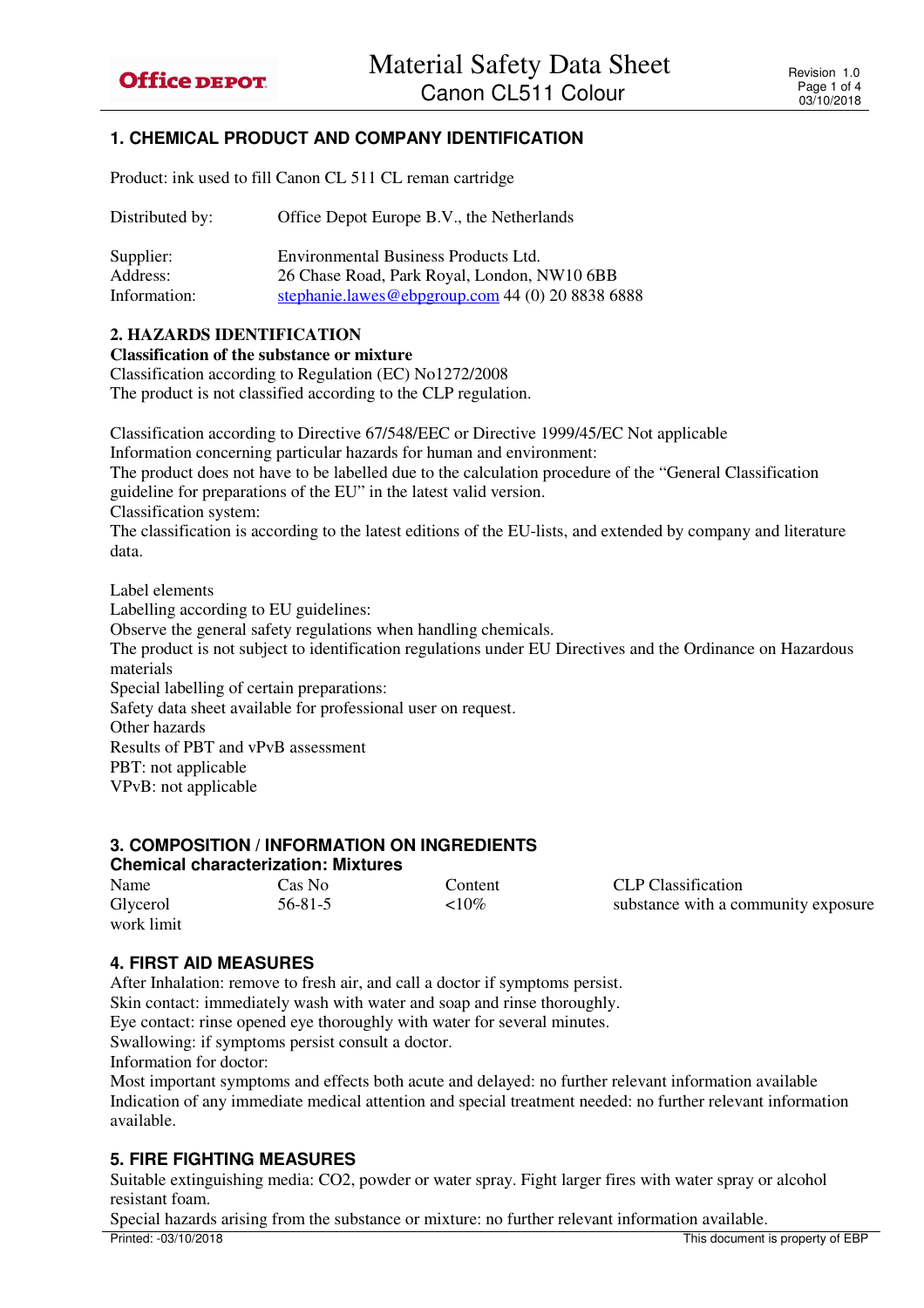

Advice for firefighters:

Protective equipment: no special measures required.

#### **6. ACCIDENTAL RELEASE MEASURES**

Personal precautions, protective equipment and emergency procedures: not required.

Environmental precautions: dilute with plenty of water.

Do not allow to enter sewers/surface or ground water.

Methods and material for containment and cleaning up: Absorb with liquid binding material (sand, diatomite, sawdust). Ensure adequate ventilation

Send for recovery or disposal in suitable containers.

Dispose contaminated material as waste according to item 13.

#### **7. HANDLING AND STORAGE**

#### **Handling:**

Precautions for safe handling: no special precautions are necessary. Prevent formation of aerosols. Information about protection against explosions and fires: no special measures required.

#### **Storage:**

Requirements to be met by storerooms and containers: no special requirements Information about storage in one common storage facility: not required Further information about storage conditions: none. Specific end uses: no further relevant information available

### **8. EXPOSURE CONTROLS / PERSONAL PROTECTION**

Components with limit values that require monitoring at the workplace:

56-81-5 glycerol WEL/Long-term value:  $10mg/m<sup>3</sup>$ 

Exposure controls Personal protective equipment: General protective and hygiene measures: The usual precautionary measures for handling chemicals should be followed. Avoid close or long term contact with the skin. Clean skin thoroughly immediately after handling the product Wash hands before breaks and at the end of work. Do not eat or drink while working. Breathing equipment: Not required

#### **9. PHYSICAL AND CHEMICAL PROPERTIES**

Printed: -03/10/2018 This document is property of EBP Information on basic physical and chemical properties General information Appearance: Form/State: Fluid Colour: Colour Odour: Mild Solubility in water: Miscible pH value at 20ºC: 8.5 Change in condition Melting point/melting range: undetermined Boiling point/boiling range: undetermined Flash point: not applicable Auto-igniting: product is not self-igniting Danger of explosion: product does not present an explosion hazard.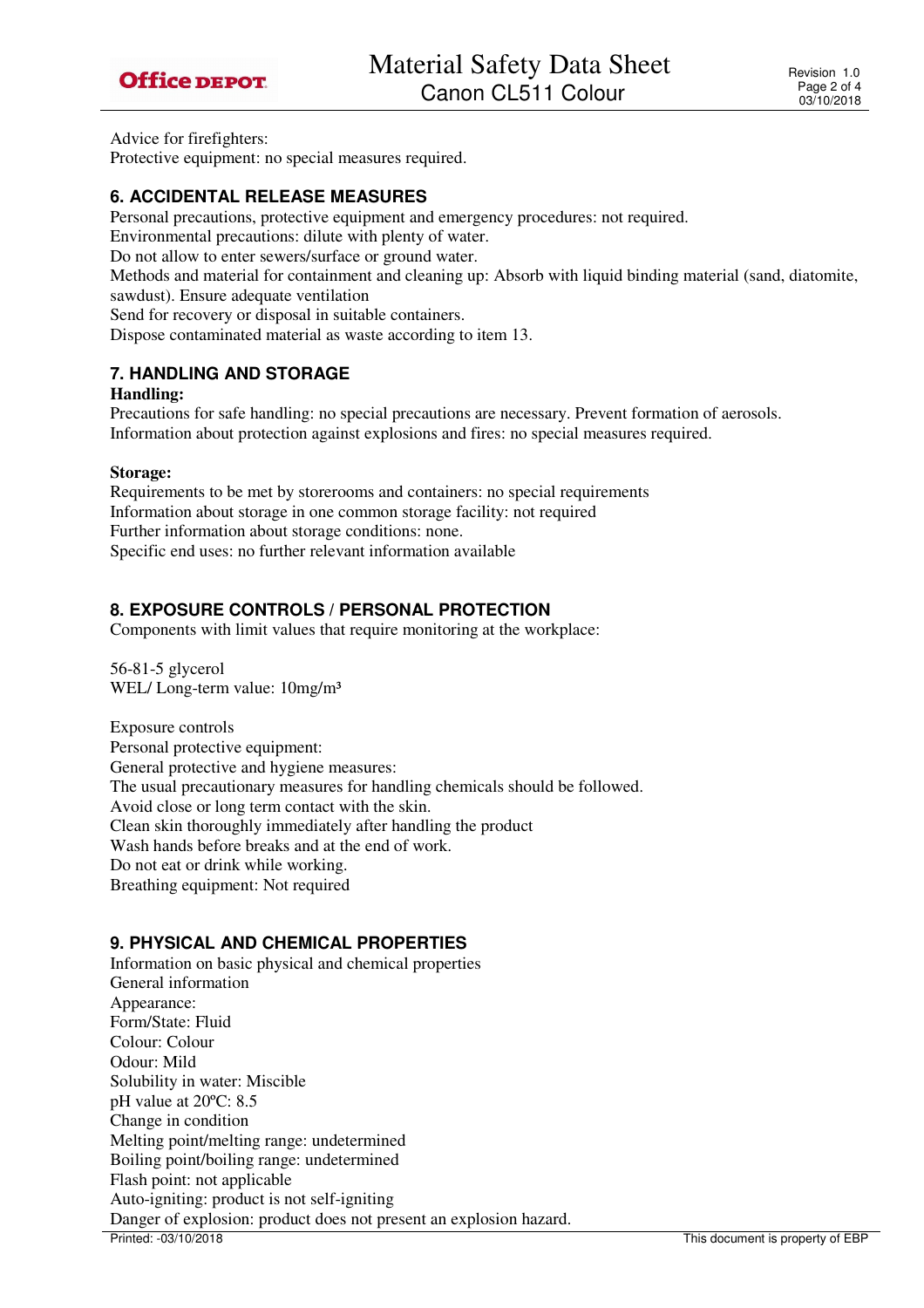Explosion limits: Lower: not applicable - Upper: not applicable Vapor pressure: not determined Density at 20 ºC: 1.05 g/cm3 Viscosity at 20 ºC: 1.8 mm²/s

## **10. STABILITY AND REACTIVITY**

Chemical stability:

Thermal decomposition/conditions to be avoided: Stable under recommended storage and handling conditions. Possibility of hazardous reactions: no dangerous reactions known.

Conditions to avoid: no further relevant information available.

Incompatible materials: no further relevant information available.

Hazardous decomposition products: no dangerous decomposition products known.

## **11. TOXICOLOGICAL INFORMATION**

Information on toxicological effects

Acute toxicity:

Primary irritant effect:

On the skin: no irritating effect

On the eye: irritating effect

Sensitization: no sensitizing effects known

Additional toxicological information:

The product is not subject to classification according to the calculation method of the General EU Classification Guidelines for Preparations as issued in the latest version.

When used and handled according to specifications, the preparations do not have any harmful effects to our knowledge and the information provided to us.

### **12. ECOLOGICAL INFORMATION**

Toxicity

Aquatic toxicity: no further relevant information available

Persistence and degradability: no further relevant information available

Behavior in environmental systems:

Bio accumulative potential: no further relevant information available

Mobility in soil: no further relevant information available

Additional ecological information:

General notes:

Water hazard class 1 (German Regulation) (self-assessment): slightly hazardous for water.

Do not allow undiluted product or large quantities to reach ground water, water course or sewage system. Results of PBT and vPvB assessment

PBT: not applicable

vPvB: not applicable

Other adverse effects: no further relevant information available.

### **13. DISPOSAL CONSIDERATIONS**

**Waste treatment methods:** 

**Recommendation:** waste material must be disposed of in accordance with local regulations.

Uncleaned packaging:

Recommendations: disposal must be made according to official regulations

Recommended cleansing agents: water, if necessary together with cleaning agents.

# **14. TRANSPORT INFORMATION**

UN- number: